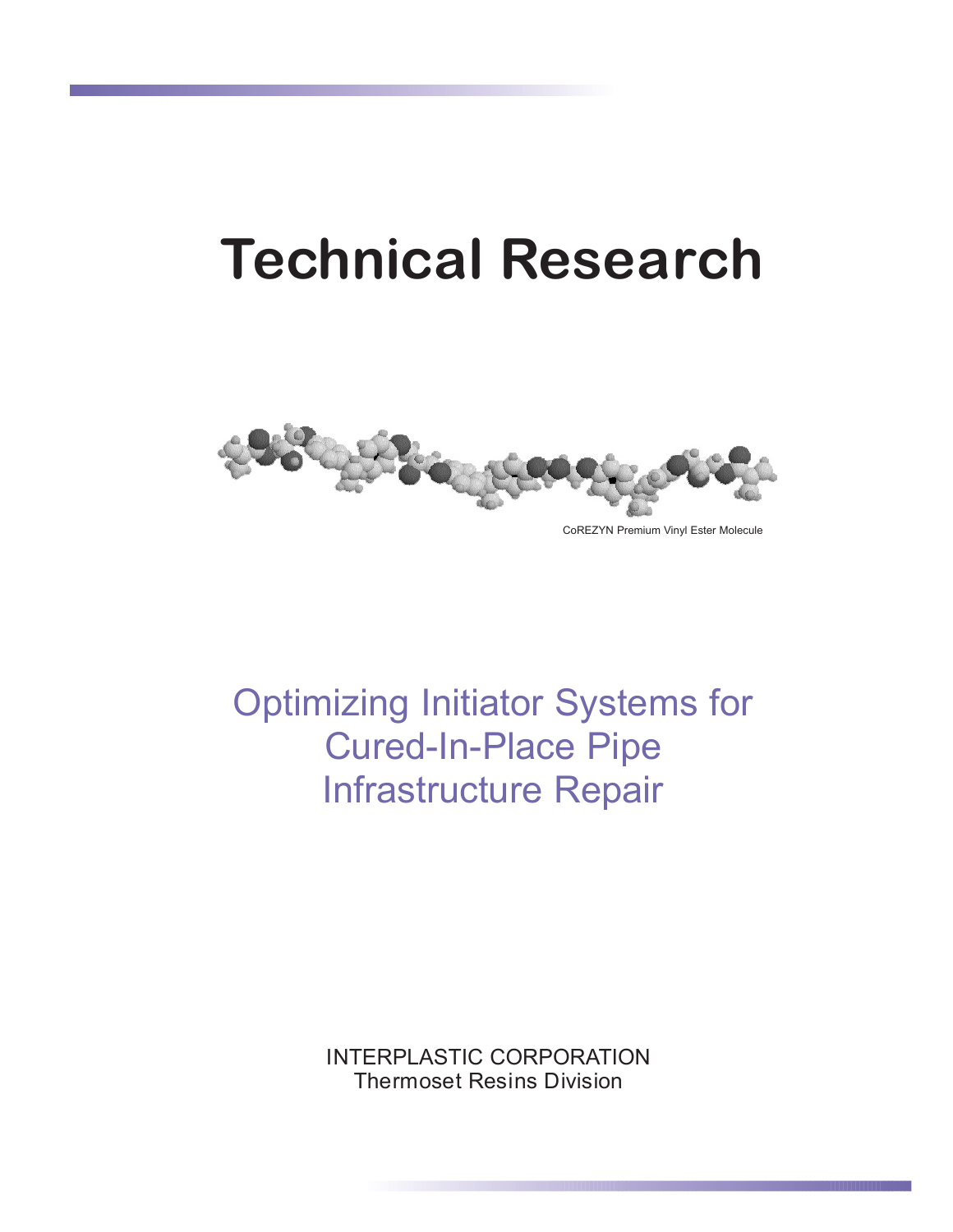#### **ABSTRACT**

Using Cured-In-Place Pipe (CIPP) for infrastructure repairs continues to grow. The ability to repair a section of sewer/waste pipe in a single day without disruption of the users' service, plus its attractive economics, make this technique a leader in the infrastructure repair market. Conservative estimates show this industry growing 10 to 20 percent annually.

Optimizing the gel and cure process of the resin, which allows crews do the CIPP insertions faster, has been an industry improvement target to help maintain and advance its economic edge. Fewer man-hours required to complete a job lowers the overall cost and gives this technique an even greater economic advantage over other infrastructure repair techniques like dig and replace, pipe jacking, slip lining, deformed/reformed thermoplastic pipe, spiral wound thermoplastic, coatings and panels. This research discusses optimizing the initiator and curing temperature to shorten the required time on the job site.

A designed experiment was conducted using an isophthalic resin developed for CIPP applications. It was combined with various initiators commonly used in CIPP applications and they were combined at various levels. The study looks at the gel and cure profile from 127° to 180°F (52° to 82°C) and the stability of the initiated resin at temperatures ranging from 50° to 90°F (10° to 32°C). Models of the data were generated and used to determine the optimum initiators and their levels leading to shortened time on the site. The effects of lot-to-lot variation of the low temperature initiator were also studied to see if this would cause a change in dayto-day performance.

## **INTRODUCTION**

Infrastructure aging is in line with the general aging of metropolitan areas across North America. As the infrastructure ages, remediation methods are developed to restore the infrastructure without undue economic hardship. The needs of the municipality and businesses along the deteriorated route must be considered.

A CIPP remediated line is expected to have the physical properties equivalent to or in excess of the host pipe's. The service life of the remediated line is expected to be a minimum of fifty years if the liner is properly installed and cured.

The time required to complete an installation is an important factor for the CIPP market. Developing optimum initiator systems that reduce time on a job site is a continual area of research for the suppliers to this market. The reduction in site time also helps the CIPP market share expand and become more cost competitive with other pipe relining/replacement technologies.

Several initiator systems are used in the CIPP market. The commonly used systems consist of a low temperature and a high temperature peroxide. There are some single initiator systems like cumeme hydroperoxide, but they are used in "over-the-hole" insertions where they can utilize a much shorter catalyzed pot life (as short as 10 hours compared to other conventional initiator systems with a 24 to 48 hour pot life). The initiator systems are selected based on recommendations from the resin/initiator suppliers. The recommendations are derived from factors such as liner thickness, diameter and length; ground water conditions; desired catalyzed stability; type of insertion; equipment; and the availability of initiators.

The focus of this work is on the most commonly used low temperature peroxide initiator, 1-Di-(4-t-butylcyclohexyl)-peroxydicarbonate. This peroxide is currently sold as Akzo Nobel® Perkadox 16, Norac® Norox 600, Aztec<sup>®</sup> BCHPC and Crompton Espercarb<sup>®</sup> 1043.<sup>®</sup> We evaluated three commonly used levels of this peroxide in combination with three levels of four commonly used high temperature peroxides: tertiary butyl perbenzoate; tertiary butyl peroxy-2-ethylhexanoate; tertiary butyl peroxy-3,5,5-trimethyl hexanoate; and the mixture consisting of 25% 1,1-Di-(butylperoxy)-3,3,5 trimethylcyclohexanoate; 25% dibutyl phthalate and 50% tertiary butyl peroxy-2-ethylhexanoate.

## **EXPERIMENTAL**

A designed experiment using Design Expert® by Stat Ease evaluates cure performance temperatures ranging from 121° to 180°F (49° to 82°C). The designed experiment also analyzes their stability at temperatures ranging from 50° to 90°F (10° to 32°C) for four different initiator systems.

All of the work was done with a single lot of a 1:1 isophthalic/maleic, all propylene glycol, unsaturated, polyester polymer commonly used in the corrosion industry.<sup>1, 2</sup> This was done to eliminate variations caused by differences in the polymer solution. This polymer was converted into COR72-AT-470HT, which is a blend of the unsaturated polyester resin, styrene,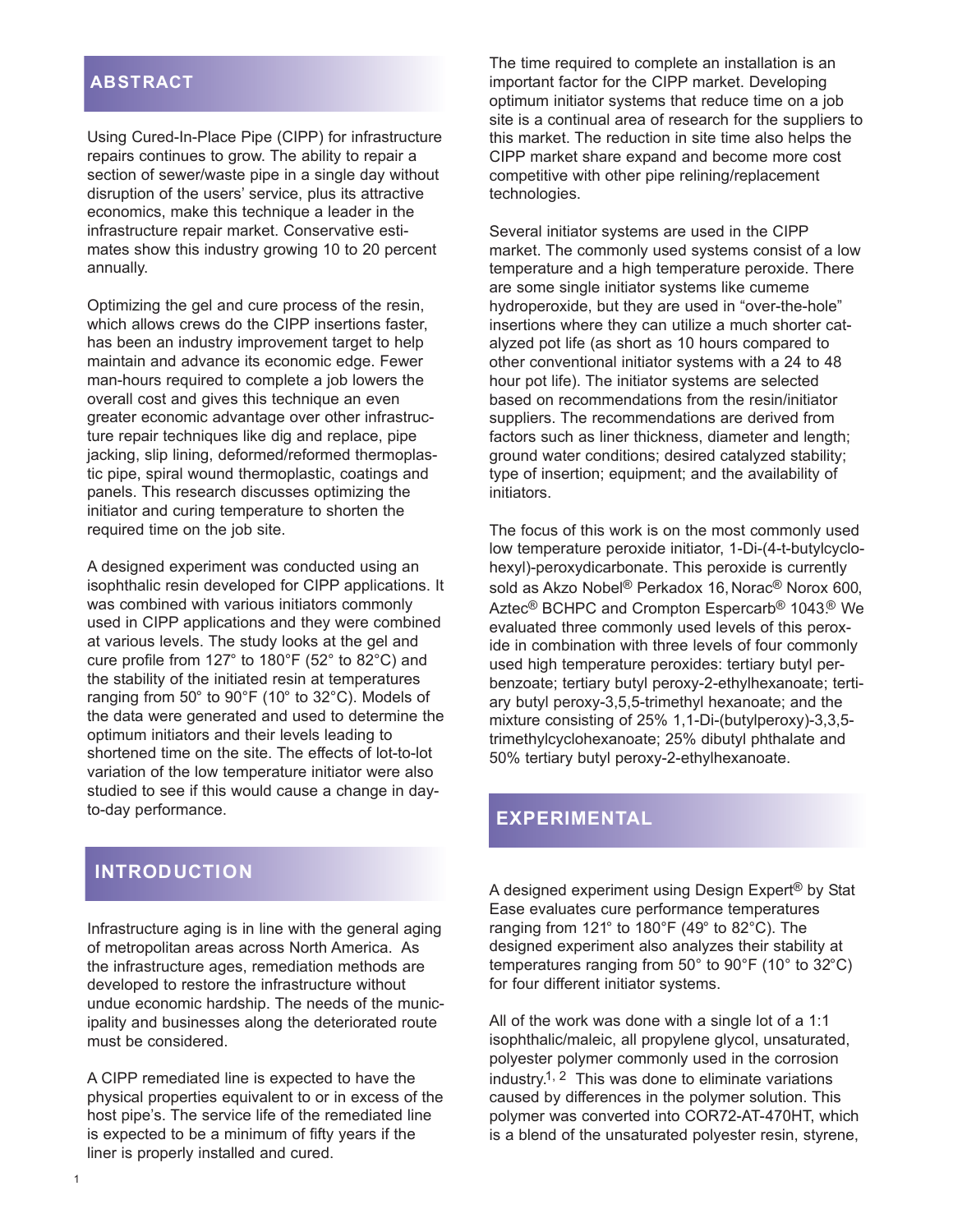alumina trihydrate and other additives to enhance performance. Interplastic Corporation formulated this product to use with Di-(4-t-butylcyclohexyl)-peroxydicarbonate (the primary initiator) and it is commercially available to the CIPP market.

Samples of resin with initiator were prepared according to the following procedure: The solid initiator, Di-(4-t-butylcyclohexyl)-peroxydicarbonate, was used in each system. It was made into a slurry with equal amounts of styrene. Different liquid initiators were used as the secondary initiators in this study. These peroxides do not require the additional step of pre-dissolving them in styrene before use. They can be mixed directly into the resin.

These liquid peroxides were: tertiary butyl perbenzoate (System I); tertiary butyl peroxy-2-ethylhexanoate (System II); tertiary butyl peroxy-3,5,5 trimethyl hexanoate (System III); and the mixture consisting of 25% 1,1-Di-(butylperoxy)-3,3,5 trimethylcyclohexanoate; 25% dibutyl phthalate and 50% tertiary butyl peroxy-2-ethylhexanoate (System IV).

The desired amounts of initiators were weighed in a glass container and then 800 grams of resin was added and mixed for 30 to 45 seconds. The mixture was allowed to rest at  $77^\circ \pm 2^\circ$ F (25°C  $\pm 1^\circ$ C) for 15 minutes. Then it was poured into four 4-ounce (118 ml) glass jars and four 19 x 150 mm test tubes (Kimble 45050 Soft Glass with Lip). The jars were placed in their respective incubators or baths for stability testing. The test tubes were placed in their respective elevated temperature water baths for cure studies.

The cure studies were done using a variation in the standard SPI Gel Time Test Method, Interplastic Corporation CRSTP 12. A quantity of initiated resin was prepared and a portion of it was poured into four 19 mm x 150 mm test tubes (Kimble 45050, Soft Glass with Lip) to a depth of 3 in. (76.2 mm), which is approximately 30 grams. A 1/8-inch (3.2) mm) diameter J couple thermal probe was inserted into the resin and centered from the sides of the test tube. The bottom of the probe was set at 1.5 in. (38.1 mm) from the bottom of the test tube. The test tubes were immersed in the water bath so the top of the resin was at least 0.5 in. (12.7 mm) below the surface of the water and then the strip chart recorder was turned on.

The cure data was run at 120°F (49°C), 140°F (60°C), 160°F (71°C) and 180°F (82°C). These temperatures were chosen based on the typical practices and capabilities found in the field in the CIPP industry.

This data included the gel time, which is defined as the time it takes the resin to go from 30°F (16.7°C) below bath temperature to 10°F (5.5°C) above bath temperature.

The cure time is defined as the time it takes for the resin to go from 30°F (16.7°C) below bath temperature to maximum temperature.

The gel-to-peak exotherm interval is defined as the time it takes the resin to go from  $10^{\circ}$ F (5.5 $^{\circ}$ C) above bath temperature to the maximum temperature.

Peak exotherm is the maximum temperature. The elevated temperature cure testing was run in a Lindberg Blue M model number WB1110A circulatory water bath.

The method used to determine the stability was based on a 100-gram mass in a 4-oz (118-ml) jar. Exposing the resin to a light source can greatly shorten stability, so the sealed samples that were placed in the water bath were covered with aluminum foil to eliminate any exposure to light.

A temperature probe connected to a chart recorder was inserted in the resin for the samples tested at 65°F (18°C), 77°F (25°C) and 90°F (32°C).

The samples at 50°F (10°C) were visually inspected every one to two days, typically daily, by turning the container upside down and visually inspecting the bottom of the container for any signs of gelation. The stability (gel point) was defined as the first appearance of solid (gelled material) in the bottom of the container. Once any solid material was found, the number of days to reach the first formation of gelled material was recorded. The sample was monitored for another two or three days to confirm the gel point by continual growth in the size of the gelled mass.

The stability (gel point) tests were run at 65°F (18°C),  $77^{\circ}F$  (25°C) and 90°F (32°C) and monitored on the strip chart recorder. The definition of stability (gel point) was the time when the temperature of the container reached 2°F (1°C) above temperature set in the incubator/bath.

Two different sets of apparatus were used to determine the stability. The 50°F (10°C ) and 65°F (18°C) tests were run in an incubator (EchoTherm™ Model IN30 by Torrey Pines Scientific Inc.) that has subambient capabilities to 40°F (4°C).

The 77°F (25°C) and 90°F (32°C) work was done using a water bath (Lindberg Blue M model WB112A).

The temperature settings of the baths and incuba-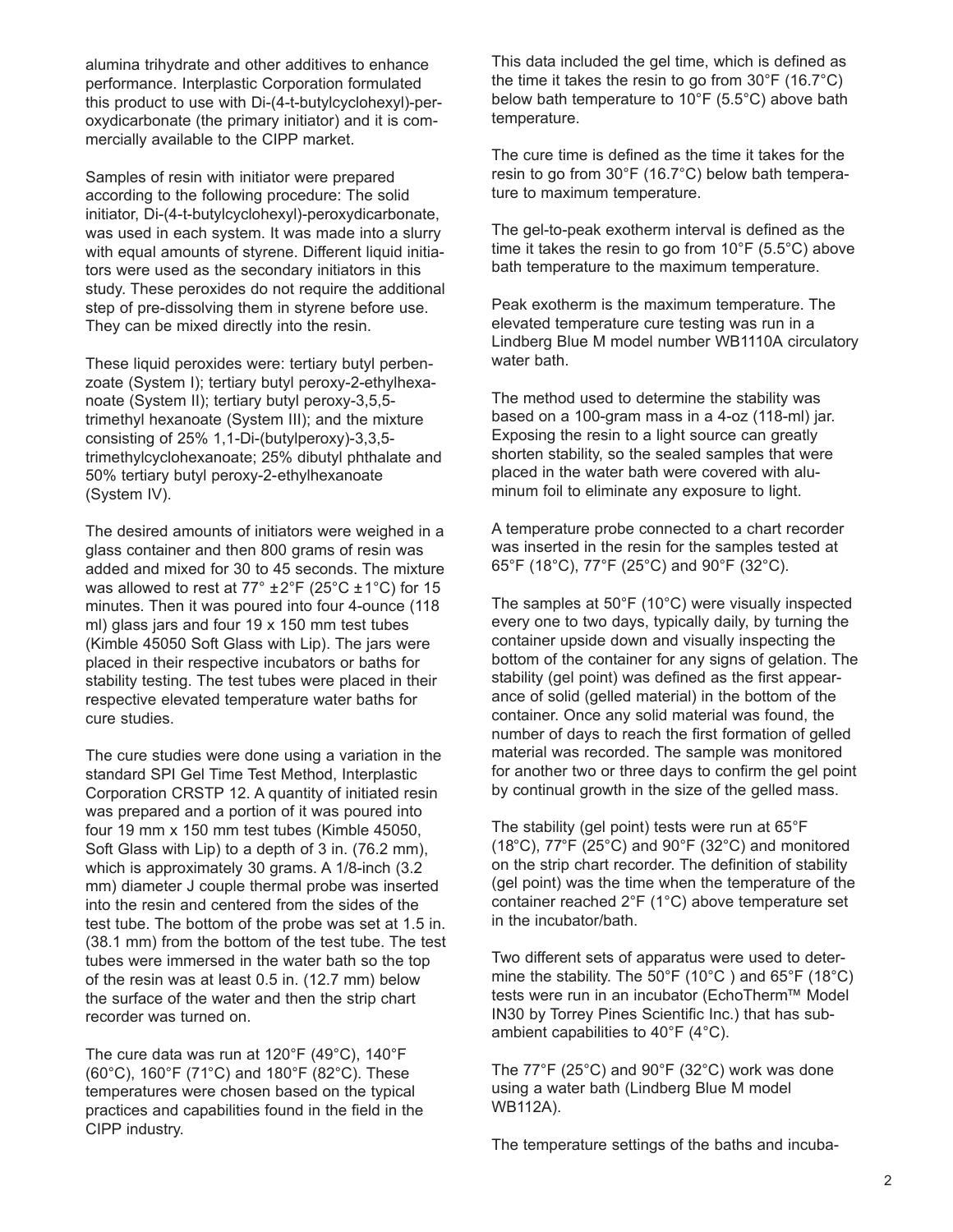tors were calibrated using a NIST traceable thermometer. This thermometer was an ERTCO 200°C L-NIST-TT 76 mm 1 mm.

#### **RESULTS**

#### Gel Time

Graphing the gel time/stability data from 50° to 180°F (10° to 82°C) using a log scale for time and no transformation on the temperature scale showed a linear relationship with least squares analysis. The  $R<sup>2</sup>$  of each of the sets of data was over 0.99. Data is compiled in Table 5. Figure 1 contains a typical plot of the data. The gel time curves for the four different mixtures of initiators gave similar plots. The slopes were similar but there was a slight range of the intercept values.

The mixtures that only contained the lowest level of primary initiator gave the longest stability/gel time at temperatures at or below 90°F (32°C).

The higher level of primary initiator and the combinations of primary and secondary initiators gave similar stability/gel time at or below 90°F (32°C).

The gel times at temperatures over 90°F (32°C) were very similar for the all of the combinations of initiators tested.

#### Cure Time

The cure time data from 120° to 180°F (49° to 82°C) was graphed using a log scale for time and no transformation on the temperature scale showed a linear relationship with least squares analysis. In some cases, the peak exotherm did not meet the definition of the gel time so the cure time could not be determined. The  $R^2$  of each set of data was over 0.99 and this can be seen in Table 6. Figure 2 contains a typical plot of the data.

The cure time curves had similar slopes for all four mixtures of initiators. Based on that observation it appears that the primary initiator had the most influence on the ultimate cure time. Samples with the low level of the primary initiator had the longest cure time, even with the presence of the secondary initiator.

The general trend of the response showed that as the level of primary initiator was increased, the cure time shortened.

The cure time showed a high dependence on the

primary initiator. The three levels evaluated appeared as three different sets of data. The lowest level corresponded with the longest cure time, followed by the next highest level and the highest level had the fastest cure. Little difference was seen in the secondary initiator at or below 160°F (71°C). A difference was seen in the mixtures with the secondary initiator at 180°F (82°C). When the secondary initiator is present, the mixture has a faster cure time than the mixtures have without it. The phenomenon was present in all four systems.

#### Gel-To-Peak Exotherm Interval

The data points at 120°F (49°C) did not give consistent results and are not used in this analysis. The low temperature caused the resin to gel but not cure to a high crosslinked state. This was observed in the low peak exotherm, which exceeded the temperature of the water bath by less than  $15^{\circ}F$  (8.3°C). The resininitiator mixtures did not meet the definition of the gel time in all cases and those are noted in the tables. When the mixture did not meet the gel time definition, the gel-to-peak exotherm interval could not be determined.

Graphing the gel-to-peak time data from 140° to 180°F (60° to 82°C) using a log scale for time and no transformation on the temperature scale showed a linear relationship with least squares analysis. The  $R^2$ of each set of data was over 0.99. Figure 3 contains a typical plot of the data.

The mixtures with only the primary initiator had similar slopes and at the higher concentration, the line shifted to lower values.

As the temperature was increased, the mixtures with the combination of primary and secondary initiators had more slope so the gel-to-peak time was faster compared to the mixtures without the secondary initiator. In three of the four cases, the mixture with the highest level of initiator (primary and secondary) had the shortest gel-to-peak time at 180°F (82°C). In the fourth case, it was the same as the mid-range points.

The gel-to-peak time begins to reach a limit of approximately 0.5 minutes as you increase the temperature of the water since the reaction cannot happen instantaneously.

The gel-to-peak exotherm interval is a better indication of the speed of cure since it does not include the induction time (time for the initiator to form sufficient free radicals to cause the resin to gel) so only the time to cure the resin is considered. This is essentially the time needed to cure the resin once it gels.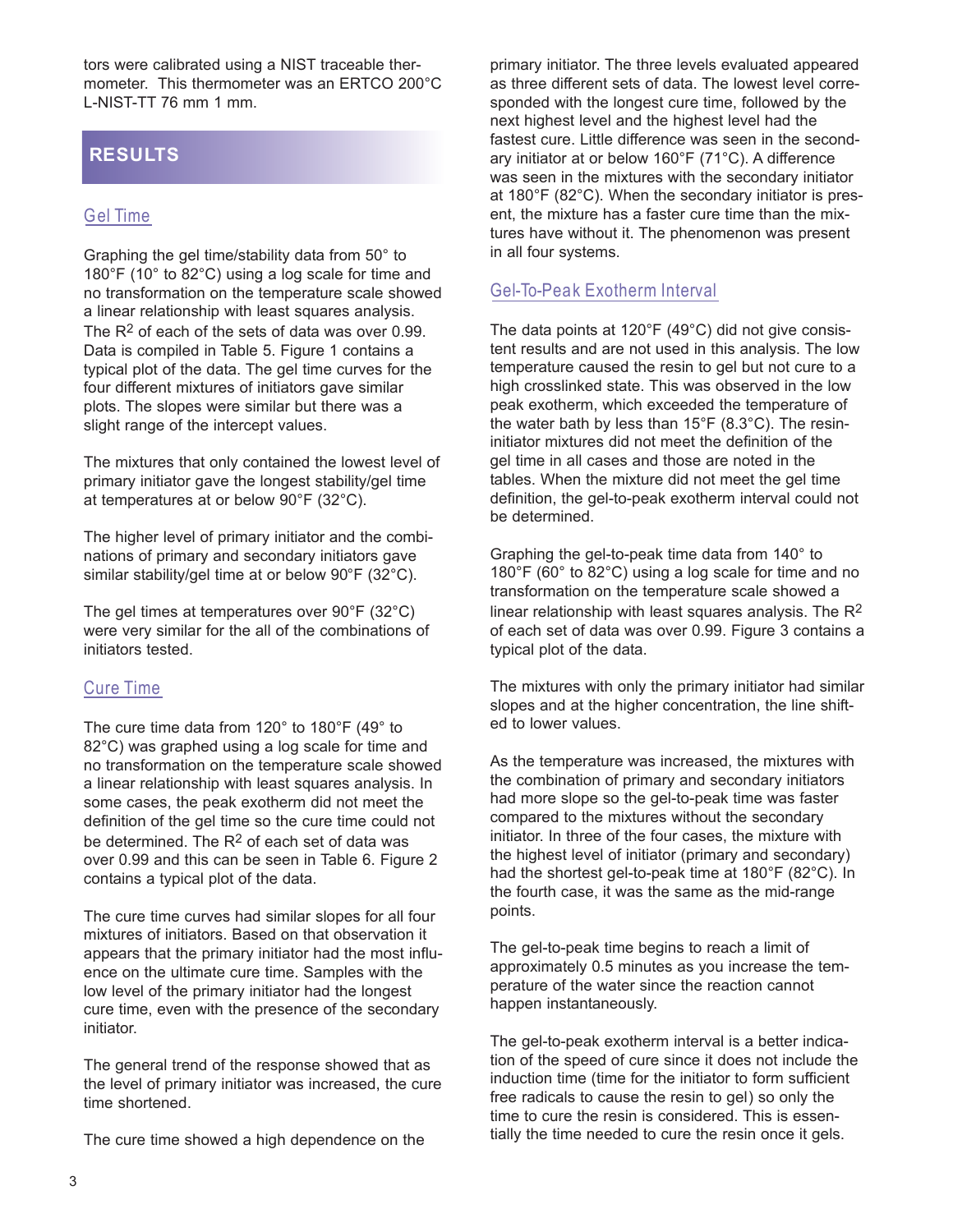In all four systems, the low level of the primary initiator had the slowest cure time. The highest level of primary and secondary initiators had the fastest gel-to-peak exotherm interval. The other systems fell between these two mixtures. Typically at 180°F (82°C), the mixture with the highest level of primary initiator and no secondary initiator was slower than the mixtures with the various combinations of primary and secondary initiators used in this study.

#### Peak Exotherm

The data points at 120°F (49°C) did not give consistent results. This was due to the peak exotherms being so low and difficult to determine. In some cases, the peak exotherm did not exceed the bath temperature by more than 10°F (5.5°C). A typical graph of the peak exotherm data from 140° to 180°F (60° to 82°C) using no transformations on the temperature or time scales appeared to be fairly linear over this temperature range. It is shown in Figure 4.

The mixtures that contained only the primary initiator had lower peak exotherms than the mixtures with the combination of initiators. The mixture with the primary initiator at 0.56% had peak exotherms of 20° to 40°F (11° to 22°C) lower than the mixture with 0.94%. This was 20° to 40° F (11° to 22°C) lower than the mixtures that contained the secondary initiators.

The peak exotherm data for System I showed a 16°F (8.9°C) range of peak exotherms at 140°F (60°C), and a 6°F (3.3°C) range at 160°F (71°C) and at 180°F (82°C).

The peak exotherm data for System II showed a 20°F (11°C) range of peak exotherms at 140°F (60°C), a 20°F (11°C) range at 160°F (71°C) and an 8°F (4.4°C) range at 180°F (82°C).

The peak exotherm data for System III showed a 29°F (16.1°C) range of peak exotherms at 140°F (60°C), and a 20°F (11°C) range at 160°F (71°C) and a 12°F (6.7°C) range at 180°F (82°C).

The peak exotherm data for System IV showed a 30°F (16.7°C) range of peak exotherms at 140°F (60°C); 20°F (11°C) range at 160°F (71°C) and a 13°F (7.2°C) range at 180°F (82°C).

## **DISCUSSION**

The primary initiator had the most affect on the low temperature stability/gel time of the mixture.

Changes in the primary initiator level significantly changed the stability/gel time at temperatures below 90°F (32°C) of the initiated mixture. Lower levels of initiator gave the longest cure. As the level of primary initiator was increased from 0.54% to 0.94%, the stability/gel time decreased by as much as 65% at 50°F  $(10^{\circ}C)$ .

The primary initiator also gave the lowest peak exotherm when used without a secondary initiator. Even at 0.94%, it was still significantly lower than the mixtures of primary and secondary initiators in all four systems.

The secondary initiators affected the stability/gel time, gel-to-peak interval and peak exotherm.

System III least affected the stability at low temperatures. Less than a 20% decrease was seen at 50°F (10°C) with the incorporation of 0.38% of the secondary initiator.

Systems IV and I had a 40 - 50% decrease at 50°F  $(10^{\circ}C)$ .

System II had the biggest drop, over 60% at 50°F  $(10^{\circ}C)$ .

The gel-to-peak interval appeared related to the total initiator level in the mixture - the higher the initiator level, the shorter the gel-to-peak interval. As the bath temperature increased for the gel time test, the differences between the gel-to-peak times decreased. This could be due reaching a lower test limit.

The secondary initiators all increased the peak exotherm more than comparable levels of the primary initiator. Each of the systems yielded similar peak exotherms at the different temperatures at which the gel time tests were run.

## **CONCLUSION**

There are some critical factors to consider for CIPP applications/installations. The installers want the longest stability possible so they have a safety factor in how much time they have to get the material in the pipe. They also want a short "cooking" cycle that allows them to manufacture a quality liner in the shortest time once it's in the host pipe. The third important parameter is to get enough heat generated during the cooking step to drive the resin cure to an acceptable level but not hot enough to distort, crack or cause excessive shrinkage in the liner.

The parameters tested in this study that relate to the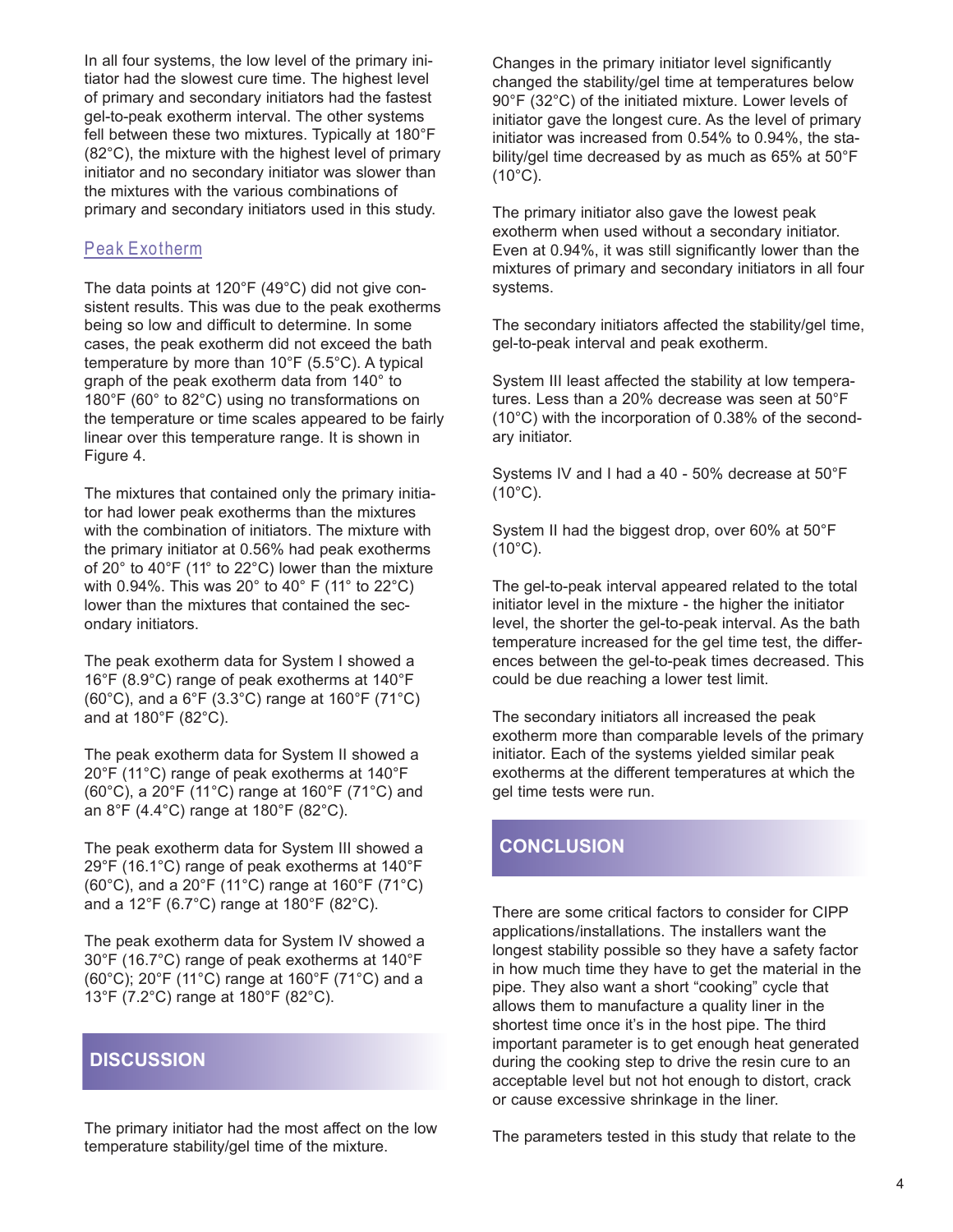stability issue are the stability/gel times at and below 90°F (32°C).

The parameter that reflects the cooking time is the gel-to-peak exotherm interval.

The heat generated during the "cooking step" is reflected in the peak exotherm.

Choosing a primary and secondary initiator combination that yielded the longest stability and the fastest gel-to-peak exotherm interval would lead to the selection of System IV. This system had the best stability/gel time at temperatures below 90°F (32°C) and the fastest gel-to-peak exotherm interval. It appears that this secondary initiator had the least affect on the stability at low temperatures but still gave a fast gel-to-peak interval of the four tested.

Systems III and I were the next best. The secondary initiator used in System II had the most deleterious affect on the low temperature stability and thus was the lowest ranked system.

The peak exotherm, especially controlling it, is important to the installation and the final appearance of the bag's urethane liner. Too high an exotherm causes the bag's urethane liner to blister. A high exotherm also affects the resin's cure rate. Excessive shrinkage and cracking of the bag can occur if the cure rate is too fast or the exotherm too high.

This data gives the end-user some insight as to the selection of a mixture to control the exotherm and rate, which is critical in thick liner applications. The initiator system used in thick applications of over 1 in. (25mm), have higher levels of the primary initiator and low to no secondary initiator to minimize the system's peak exotherm.

## **FOOT NOTES**

- 1. BP plc Bulletin IP-86c.
- 2. BP plc Bulletin PIA 96b.

## **AUTHORS**

David Herzog is the Director of Research and Development for the Thermoset Resins Division of Interplastic Corporation. He received a MS in chemistry from the University of Minnesota in 1983 and a BA from Carleton College in 1980.

Anthony Bennett is the Manager of the Corrosion and Specialty and Laminating Resin Groups for the Thermoset Resins Division of Interplastic Corporation.

Jay Lampert is a Resin Chemist in the Thermoset Resins Division of Interplastic Corporation.

Jason Schiro is a Senior Resin Chemist in the Thermoset Resins Division of Interplastic Corporation.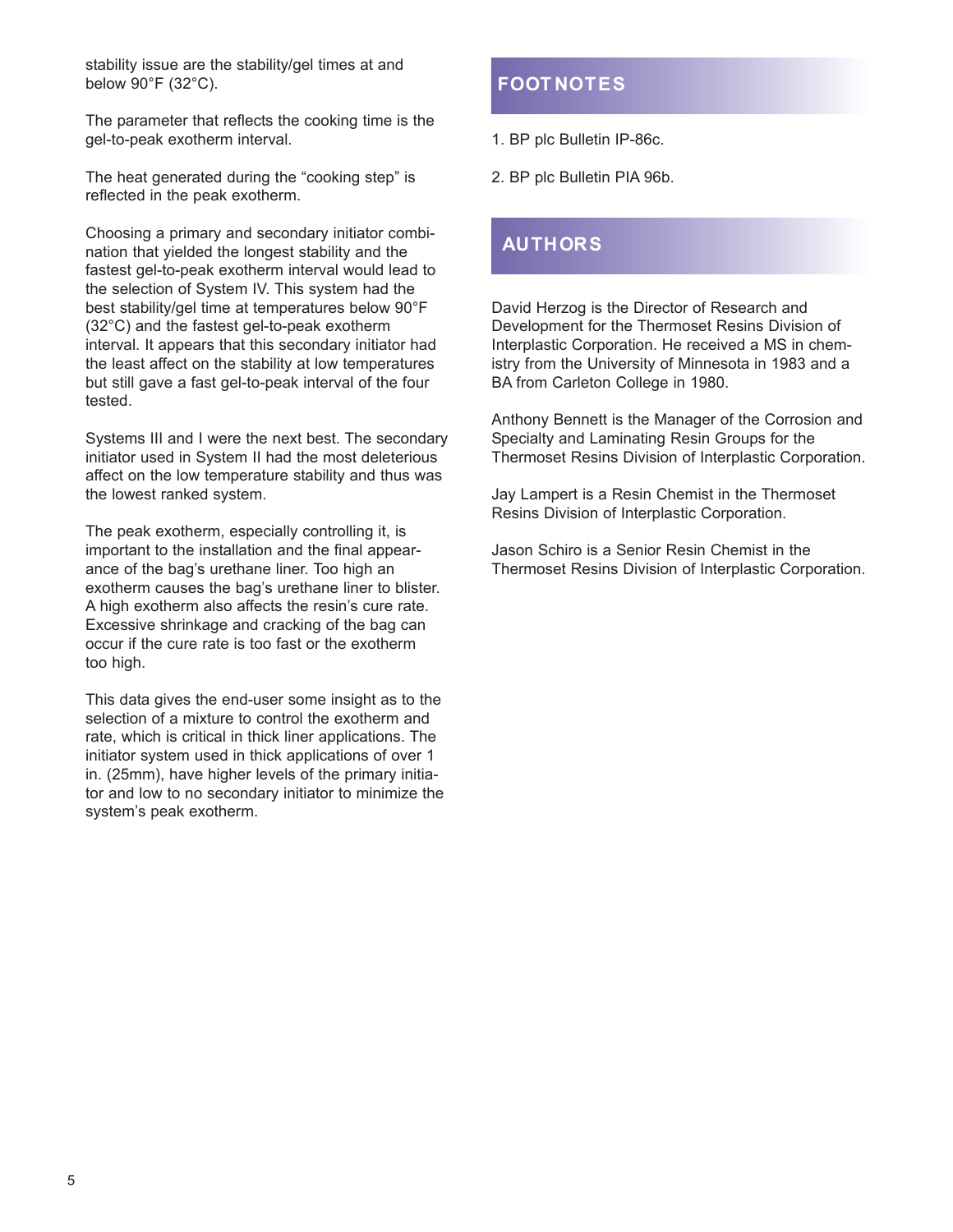# **DATA**

| Low Temp. Initiator,<br>High Temp. Initiator, | $\frac{0}{0}$<br>$\frac{0}{0}$ | 0.56<br>0.00 | 0.56<br>0.38 | 0.75<br>0.19 | 0.75<br>0.19 | 0.75<br>0.19 | 0.94<br>0.00 | 0.94<br>0.38 |
|-----------------------------------------------|--------------------------------|--------------|--------------|--------------|--------------|--------------|--------------|--------------|
| <b>Test</b>                                   | Unit                           |              |              |              |              |              |              |              |
| 120°F (48.9°C)                                |                                |              |              |              |              |              |              |              |
| <b>Gel Time</b>                               | minutes                        | 60.3         | 69.7         | 53.2         | 48.9         | 47.8         | 32.2         | 41.9         |
| <b>Cure Time</b>                              | minutes                        | 60.3         | 69.8         | 53.2         | 51.8         | 51.5         | 39.2         | 47.4         |
| Peak Exotherm                                 | $\overline{F}$<br>$^{\circ}C$  | 128<br>53.3  | 131<br>55.0  | 130<br>54.4  | 131<br>55.0  | 132<br>55.6  | 138<br>58.9  | 136<br>57.8  |
| Gel-to-Peak Exo.                              | minutes                        | <b>NA</b>    | 5.22         | <b>NA</b>    | 2.76         | 3.67         | 6.99         | 5.51         |
| 140°F (60.0°C)                                |                                |              |              |              |              |              |              |              |
| <b>Gel Time</b>                               | minutes                        | 11.30        | 14.90        | 9.95         | 9.68         | 9.75         | 7.28         | 8.93         |
| <b>Cure Time</b>                              | minutes                        | 15.6         | 20.0         | 13.7         | 13.2         | 13.9         | 11.6         | 12.0         |
| Peak Exotherm                                 | $\circ$ F<br>$^{\circ}C$       | 234<br>112   | 296<br>147   | 303<br>151   | 307<br>153   | 297<br>147   | 271<br>133   | 312<br>156   |
| Gel-to-Peak Exo.                              | minutes                        | 4.32         | 5.13         | 3.70         | 3.50         | 4.17         | 4.34         | 3.07         |
| 160°F (71.1°C)                                |                                |              |              |              |              |              |              |              |
| <b>Gel Time</b>                               | minutes                        | 3.23         | 3.93         | 2.88         | 2.87         | 2.65         | 2.02         | 2.67         |
| <b>Cure Time</b>                              | minutes                        | 5.20         | 5.80         | 4.55         | 4.32         | 4.17         | 3.35         | 3.88         |
| Peak Exotherm                                 | $\overline{F}$<br>$^{\circ}C$  | 294<br>146   | 361<br>183   | 358<br>181   | 363<br>184   | 360<br>182   | 316<br>158   | 360<br>182   |
| Gel-to-Peak Exo.                              | minutes                        | 1.97         | 1.87         | 1.67         | 1.45         | 1.52         | 1.33         | 1.21         |
| 180°F (82.2°C)                                |                                |              |              |              |              |              |              |              |
| <b>Gel Time</b>                               | minutes                        | 0.90         | 1.07         | 0.73         | 0.87         | 0.78         | 0.58         | 0.60         |
| <b>Cure Time</b>                              | minutes                        | 1.95         | 1.75         | 1.47         | 1.55         | 1.42         | 1.32         | 1.12         |
| Peak Exotherm                                 | $\overline{F}$<br>$^{\circ}C$  | 331<br>166   | 394<br>201   | 394<br>201   | 394<br>201   | 400<br>204   | 368<br>187   | 400<br>204   |
| Gel-to-Peak Exo.                              | minutes                        | 1.05         | 0.68         | 0.73         | 0.68         | 0.64         | 0.74         | 0.52         |
| <b>STABILITIES</b>                            |                                |              |              |              |              |              |              |              |
| 50°F (10.0°C)                                 | days                           | 33           | 20           | 19           | 19           | 20           | 13           | 16           |
| 65°F (18.3°C)                                 | hours                          | 113          | 84.5         | 81           | 67.5         | 78           | 66           | 54.5         |
| 77°F (25.0°C)                                 | hours                          | 44.5         | 33.6         | 30           | 30           | 30.5         | 27           | 25           |
| 90°F (32.2°C)                                 | hours                          | 13           | 10.5         | 14.5         | 10.5         | 8.5          | 10.5         | 8.5          |

Table 1: System I - Results using Di-(4-t-butylcyclohexyl)-peroxydicarbonate as the low temperature initiator and t-butyl perbenzoate as the high temperature initiator.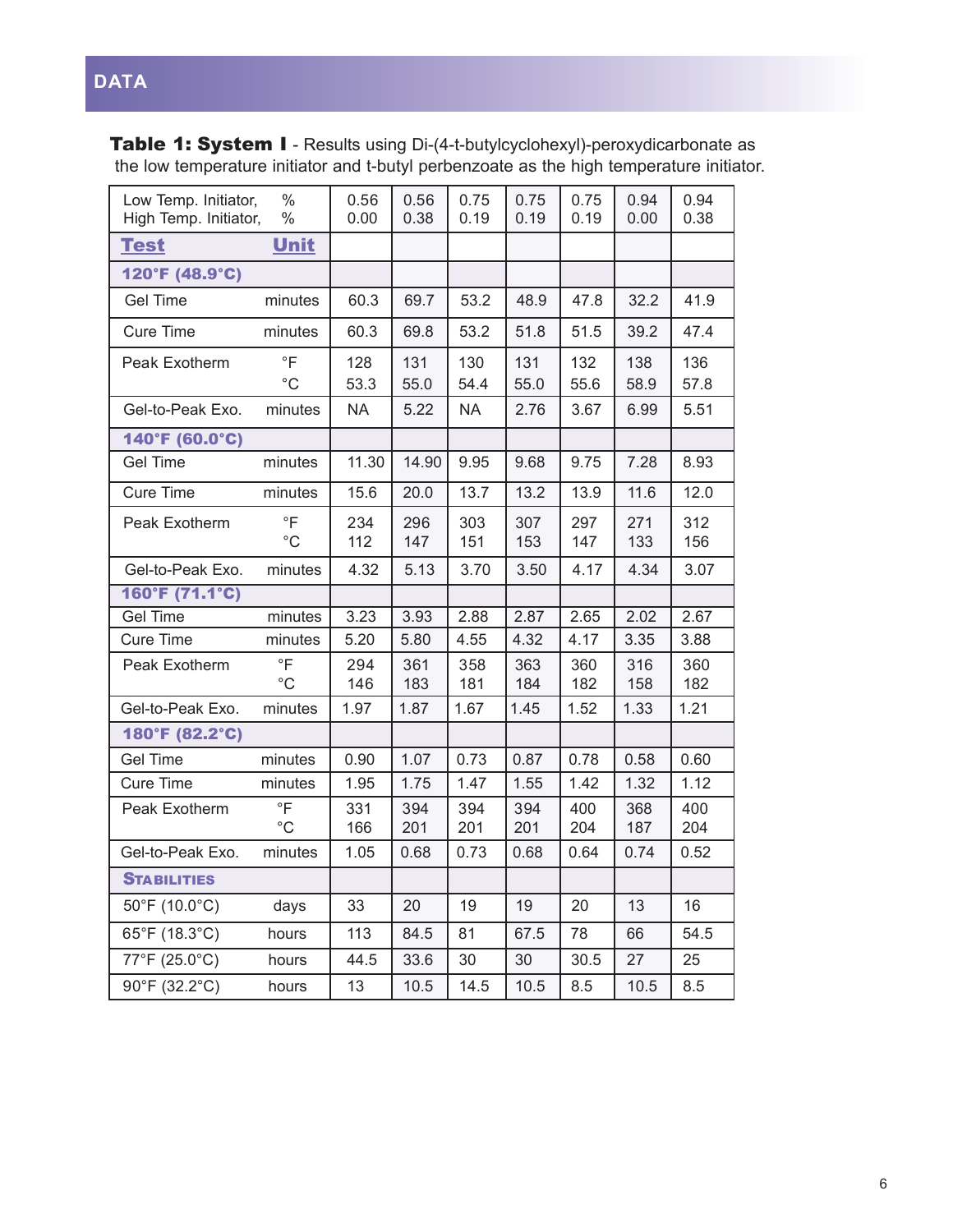# **DATA**

Table 2: System II - Results using Di-(4-t-butylcyclohexyl)-peroxydicarbonate as the low temperature initiator and t-butyl peroxy-2-ethylhexanoate as the high temperature initiator.

| Low Temp. Initiator,<br>High Temp. Initiator, | $\frac{0}{0}$<br>$\%$                    | 0.56<br>0.00 | 0.56<br>0.38 | 0.75<br>0.19 | 0.75<br>0.19 | 0.75<br>0.19 | 0.94<br>0.00 | 0.94<br>0.38 |
|-----------------------------------------------|------------------------------------------|--------------|--------------|--------------|--------------|--------------|--------------|--------------|
| <b>Test</b>                                   | <b>Unit</b>                              |              |              |              |              |              |              |              |
| 120°F (48.9°C)                                |                                          |              |              |              |              |              |              |              |
| <b>Gel Time</b>                               | minutes                                  | 56.2         | 60.5         | 48.1         | 49.0         | 53.6         | 35.3         | 45.0         |
| <b>Cure Time</b>                              | minutes                                  | 56.2         | 60.5         | 55.7         | 55.3         | 57.4         | 39.7         | 46.3         |
| Peak Exotherm                                 | $\circ$ F<br>$^{\circ}C$                 | 127<br>52.8  | 129<br>53.9  | 136<br>57.8  | 135<br>57.2  | 131<br>55.0  | 136<br>57.8  | 141<br>60.6  |
| Gel-to-Peak Exo.                              | minutes                                  | <b>NA</b>    | <b>NA</b>    | 7.6          | 6.3          | 3.74         | 4.5          | 1.33         |
| 140°F (60.0°C)                                |                                          |              |              |              |              |              |              |              |
| <b>Gel Time</b>                               | minutes                                  | 11.5         | 13.3         | 9.92         | 10.1         | 10.6         | 7.75         | 9.28         |
| Cure Time                                     | minutes                                  | 16.1         | 17.1         | 13.2         | 13.4         | 14.3         | 10.6         | 11.7         |
| Peak Exotherm                                 | $\circ$ F<br>$^{\circ}C$                 | 216<br>102   | 299<br>148   | 300<br>149   | 302<br>150   | 295<br>146   | 296<br>147   | 315<br>157   |
| Gel-to-Peak Exo.                              | minutes                                  | 4.55         | 3.75         | 3.27         | 3.27         | 3.63         | 2.88         | 2.44         |
| 160°F (71.1°C)                                |                                          |              |              |              |              |              |              |              |
| <b>Gel Time</b>                               | minutes                                  | 3.30         | 3.73         | 2.85         | 2.93         | 2.85         | 2.12         | 2.75         |
| <b>Cure Time</b>                              | minutes                                  | 5.15         | 5.42         | 4.40         | 4.42         | 4.17         | 3.55         | 3.9          |
| Peak Exotherm                                 | $\overline{\overline{F}}$<br>$^{\circ}C$ | 293<br>145   | 360<br>182   | 351<br>177   | 353<br>178   | 345<br>174   | 316<br>158   | 365<br>185   |
| Gel-to-Peak Exo.                              | minutes                                  | 1.85         | 1.69         | 1.55         | 1.49         | 1.32         | 1.43         | 1.15         |
| 180°F (82.2°C)                                |                                          |              |              |              |              |              |              |              |
| <b>Gel Time</b>                               | minutes                                  | 0.95         | 0.98         | 0.77         | 0.70         | 0.70         | 0.50         | 0.50         |
| <b>Cure Time</b>                              | minutes                                  | 2.02         | 1.55         | 1.37         | 1.25         | 1.28         | 1.20         | 0.97         |
| Peak Exotherm                                 | $\overline{F}$<br>$^{\circ}C$            | 334<br>168   | 404<br>207   | 400<br>204   | 398<br>203   | 396<br>202   | 360<br>182   | 406<br>208   |
| Gel-to-Peak Exo.                              | minutes                                  | 1.07         | 0.57         | 0.60         | 0.55         | 0.58         | 0.70         | 0.47         |
| <b>STABILITIES</b>                            |                                          |              |              |              |              |              |              |              |
| $50^{\circ}$ F (10.0 $^{\circ}$ C)            | days                                     | 32           | 12           | 12           | 16           | 18           | 17           | 11           |
| 65°F (18.3°C)                                 | hours                                    | 120          | 70           | 68           | 65           | 66           | 71.5         | 48           |
| 77°F (25.0°C)                                 | hours                                    | 44.5         | 28.5         | 26.5         | 27           | 29           | 28           | 21.5         |
| 90°F (32.2°C)                                 | hours                                    | 14.5         | 10           | 9            | 9            | 10           | 9.5          | 8            |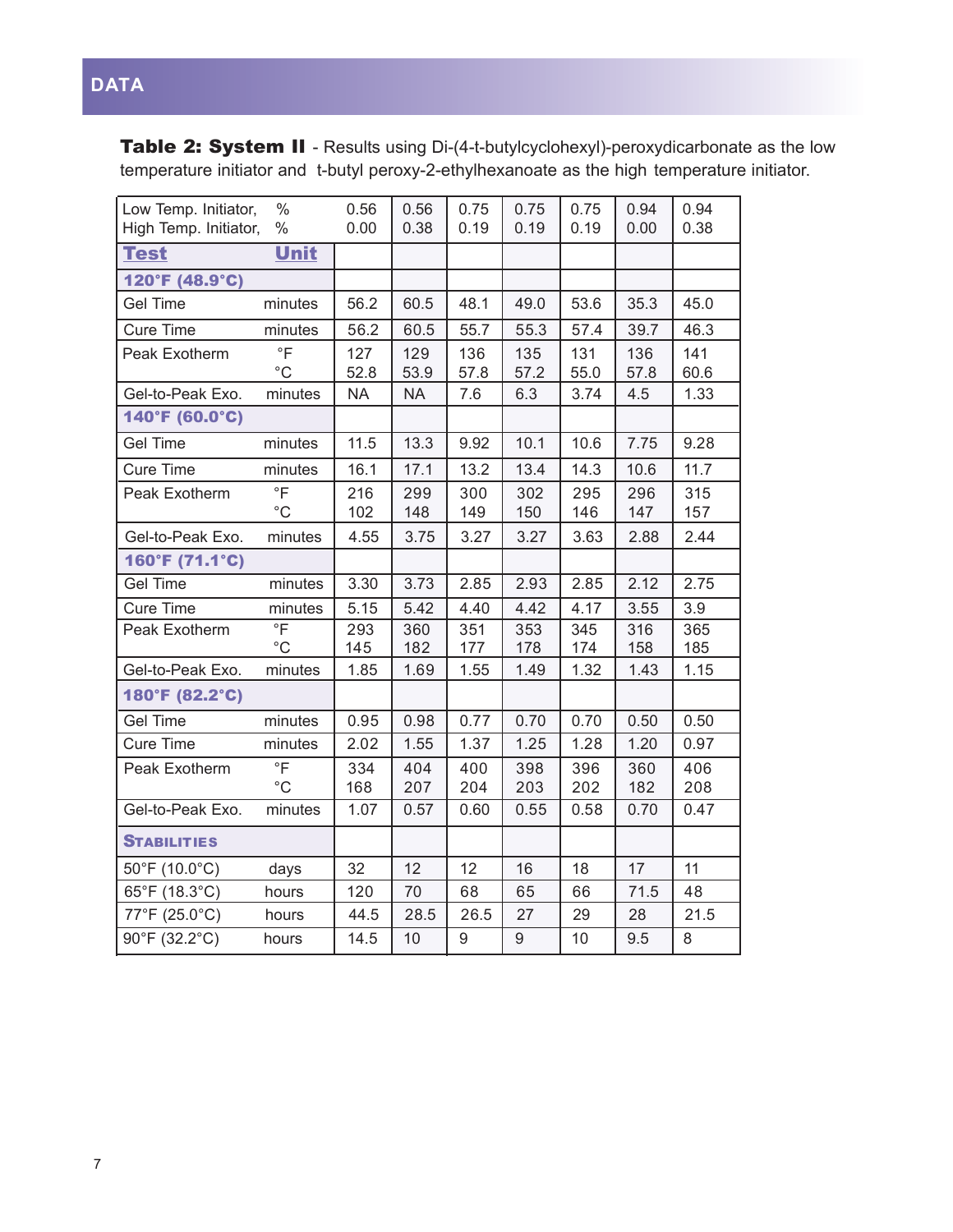## **DATA**

Table 3: System III - Results using Di-(4-t-butylcyclohexyl)-peroxydicarbonate as the low temperature initiator of 25% 1,1-Di-(butylperoxy)-3,3,5-trimethylcyclohexanoate, 25% dibutyl phthalate and 50% t-butyl peroxy-2-ethylhexanoate as the high temperature initiator.

| Low Temp. Initiator,<br>High Temp. Initiator, | $\%$<br>$\%$             | 0.56<br>0.00 | 0.56<br>0.38 | 0.75<br>0.19 | 0.75<br>0.19 | 0.75<br>0.19 | 0.94<br>0.00 | 0.94<br>0.38 |
|-----------------------------------------------|--------------------------|--------------|--------------|--------------|--------------|--------------|--------------|--------------|
| <b>Test</b>                                   | <b>Unit</b>              |              |              |              |              |              |              |              |
| 120°F (48.9°C)                                |                          |              |              |              |              |              |              |              |
| <b>Gel Time</b>                               | minutes                  | 62.6         | 67.8         | 52.0         | 51.3         | 51.3         | 38.8         | 35.1         |
| <b>Cure Time</b>                              | minutes                  | 62.6         | 67.8         | 57.1         | 54.4         | 54.0         | 38.8         | 37.9         |
| Peak Exotherm                                 | $\circ$ F<br>$^{\circ}C$ | 125<br>51.7  | 128<br>53.3  | 132<br>55.6  | 131<br>55.0  | 131<br>55.0  | 130<br>54.4  | 132<br>55.6  |
| Gel-to-Peak Exo.                              | minutes                  | <b>NA</b>    | <b>NA</b>    | 5.13         | 3.15         | 2.73         | <b>NA</b>    | 2.83         |
| 140°F (60.0°C)                                |                          |              |              |              |              |              |              |              |
| <b>Gel Time</b>                               | minutes                  | 14.2         | 10.4         | 10.2         | 9.93         | 7.80         | 8.42         | 9.28         |
| <b>Cure Time</b>                              | minutes                  | 16.8         | 18.7         | 14.1         | 13.8         | 13.7         | 10.6         | 11.4         |
| Peak Exotherm                                 | $\circ$ F<br>$^{\circ}C$ | 232<br>111   | 292<br>144   | 295<br>146   | 283<br>139   | 288<br>142   | 272<br>133   | 312<br>156   |
| Gel-to-Peak Exo.                              | minutes                  | 4.85         | 4.53         | 3.75         | 3.62         | 3.79         | 2.75         | 2.95         |
| 160°F (71.1°C)                                |                          |              |              |              |              |              |              |              |
| <b>Gel Time</b>                               | minutes                  | 3.50         | 3.67         | 2.70         | 2.88         | 2.98         | 2.43         | 2.55         |
| Cure Time                                     | minutes                  | 5.48         | 5.23         | 4.02         | 4.33         | 4.40         | 3.80         | 4.25         |
| Peak Exotherm                                 | $\circ$ F<br>$^{\circ}C$ | 289<br>143   | 349<br>176   | 342<br>172   | 352<br>178   | 345<br>174   | 313<br>156   | 362<br>183   |
| Gel-to-Peak Exo.                              | minutes                  | 1.98         | 1.56         | 1.32         | 1.45         | 1.42         | 1.37         | 1.70         |
| 180°F (82.2°C)                                |                          |              |              |              |              |              |              |              |
| <b>Gel Time</b>                               | minutes                  | 1.00         | 0.95         | 0.72         | 0.83         | 0.73         | 0.57         | 0.58         |
| <b>Cure Time</b>                              | minutes                  | 2.00         | 1.62         | 1.32         | 1.37         | 1.28         | 1.27         | 1.15         |
| Peak Exotherm                                 | $\circ$ F<br>$^{\circ}C$ | 326<br>163   | 393<br>201   | 392<br>200   | 381<br>194   | 388<br>198   | 357<br>181   | 387<br>197   |
| Gel-to-Peak Exo.                              | minutes                  | 1.00         | 0.67         | 0.60         | 0.53         | 0.55         | 0.70         | 0.57         |
| <b>STABILITIES</b>                            |                          |              |              |              |              |              |              |              |
| 50°F (10.0°C)                                 | days                     | 38           | 19           | 18           | 22           | 20           | 21           | 17           |
| 65°F (18.3°C)                                 | hours                    | 122          | 91           | 64.5         | 78           | 84.5         | 78.5         | 66           |
| 77°F (25.0°C)                                 | hours                    | 45.5         | 35.5         | 31.5         | 32           | 32           | 27.5         | 24.5         |
| 90°F (32.2°C)                                 | hours                    | 14           | 12.5         | 10           | 10           | 10           | 9            | 8.5          |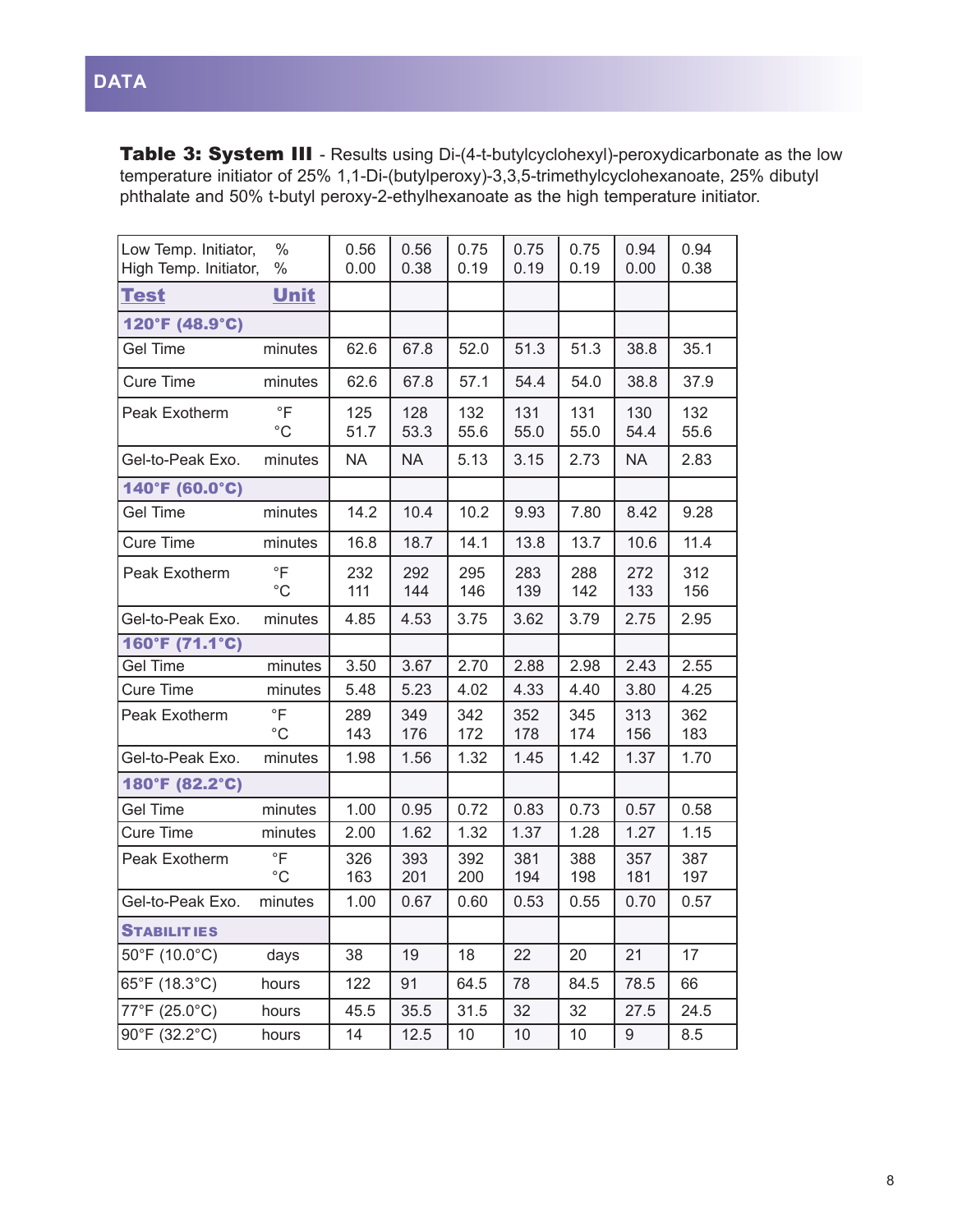Table 4: System IV - Results using Di-(4-t-butylcyclohexyl)-peroxydicarbonate as the low temperature initiator and t-butyl perxy-3,5,5-trimethyl hexanoate as the high temperature initiator.

| Low Temp. Initiator,<br>High Temp. Initiator | $\frac{0}{0}$<br>$\%$                    | 0.56<br>0.00 | 0.56<br>0.38 | 0.75<br>0.19 | 0.75<br>0.19 | 0.75<br>0.19 | 0.94<br>0.00 | 0.94<br>0.38 |
|----------------------------------------------|------------------------------------------|--------------|--------------|--------------|--------------|--------------|--------------|--------------|
| <b>Test</b><br>120°F (48.9°C)                | Unit                                     |              |              |              |              |              |              |              |
| <b>Gel Time</b>                              | minutes                                  | 60.0         | 75.5         | 50.4         | 52.9         | 55.3         | 33.8         | 41.7         |
| <b>Cure Time</b>                             | minutes                                  | 60.0         | 75.5         | 50.4         | 52.9         | 55.3         | 39.3         | 48.1         |
| Peak Exotherm                                | $\circ$ F<br>$^{\circ}C$                 | 125<br>51.7  | 125<br>51.7  | 128<br>53.3  | 127<br>52.8  | 128<br>53.3  | 136<br>57.8  | 138<br>58.9  |
| Gel-to-Peak Exo.                             | minutes                                  | <b>NA</b>    | <b>NA</b>    | <b>NA</b>    | <b>NA</b>    | <b>NA</b>    | 5.4          | 6.33         |
| 140°F (60.0°C)                               |                                          |              |              |              |              |              |              |              |
| <b>Gel Time</b>                              | minutes                                  | 11.3         | 14.9         | 10.2         | 9.95         | 9.83         | 7.43         | 8.55         |
| Cure Time                                    | minutes                                  | 16.3         | 20.0         | 14.1         | 14.1         | 13.7         | 10.6         | 11.8         |
| Peak Exotherm                                | $\circ$ F<br>$^{\circ}C$                 | 225<br>107   | 267<br>131   | 300<br>149   | 289<br>143   | 300<br>149   | 269<br>132   | 319<br>159   |
| Gel-to-Peak Exo.                             | minutes                                  | 5.03         | 5.08         | 3.88         | 4.13         | 3.87         | 3.17         | 3.25         |
| 160°F (71.1°C)                               |                                          |              |              |              |              |              |              |              |
| <b>Gel Time</b>                              | minutes                                  | 3.33         | 3.27         | 2.92         | 2.90         | 2.73         | 2.28         | 2.57         |
| <b>Cure Time</b>                             | minutes                                  | 5.22         | 5.33         | 4.45         | 4.37         | 4.22         | 3.73         | 3.88         |
| Peak Exotherm                                | $\overline{\overline{F}}$<br>$^{\circ}C$ | 290<br>143   | 348<br>176   | 351<br>177   | 354<br>179   | 355<br>179   | 319<br>159   | 368<br>187   |
| Gel-to-Peak Exo.                             | minutes                                  | 1.89         | 2.06         | 1.53         | 1.47         | 1.49         | 1.45         | 1.31         |
| 180°F (82.2°C)                               |                                          |              |              |              |              |              |              |              |
| <b>Gel Time</b>                              | minutes                                  | 0.97         | 1.12         | 0.77         | 0.77         | 0.77         | 0.58         | 0.67         |
| <b>Cure Time</b>                             | minutes                                  | 2.02         | 1.82         | 1.42         | 1.37         | 1.43         | 1.30         | 1.20         |
| Peak Exotherm                                | $\circ$ F<br>$^{\circ}C$                 | 335<br>168   | 388<br>198   | 388<br>198   | 397<br>203   | 388<br>198   | 363<br>184   | 401<br>205   |
| Gel-to-Peak Exo.                             | minutes                                  | 1.05         | 0.70         | 0.65         | 0.60         | 0.66         | 0.72         | 0.53         |
| <b>Stabilities</b>                           |                                          |              |              |              |              |              |              |              |
| 50°F (10.0°C)                                | days                                     | 36           | 27           | 24           | 21           | 22           | 18           | 17           |
| $65^{\circ}$ F (18.3 $^{\circ}$ C)           | hours                                    | 129          | 111          | 83           | 93           | 88           | 80           | 63.5         |
| 77°F (25.0°C)                                | hours                                    | 43           | 41.5         | 31           | 30.5         | 31           | 25           | 24           |
| 90°F (32.2°C)                                | hours                                    | 14           | 13.5         | 11           | 10.5         | 11           | 9            | 9            |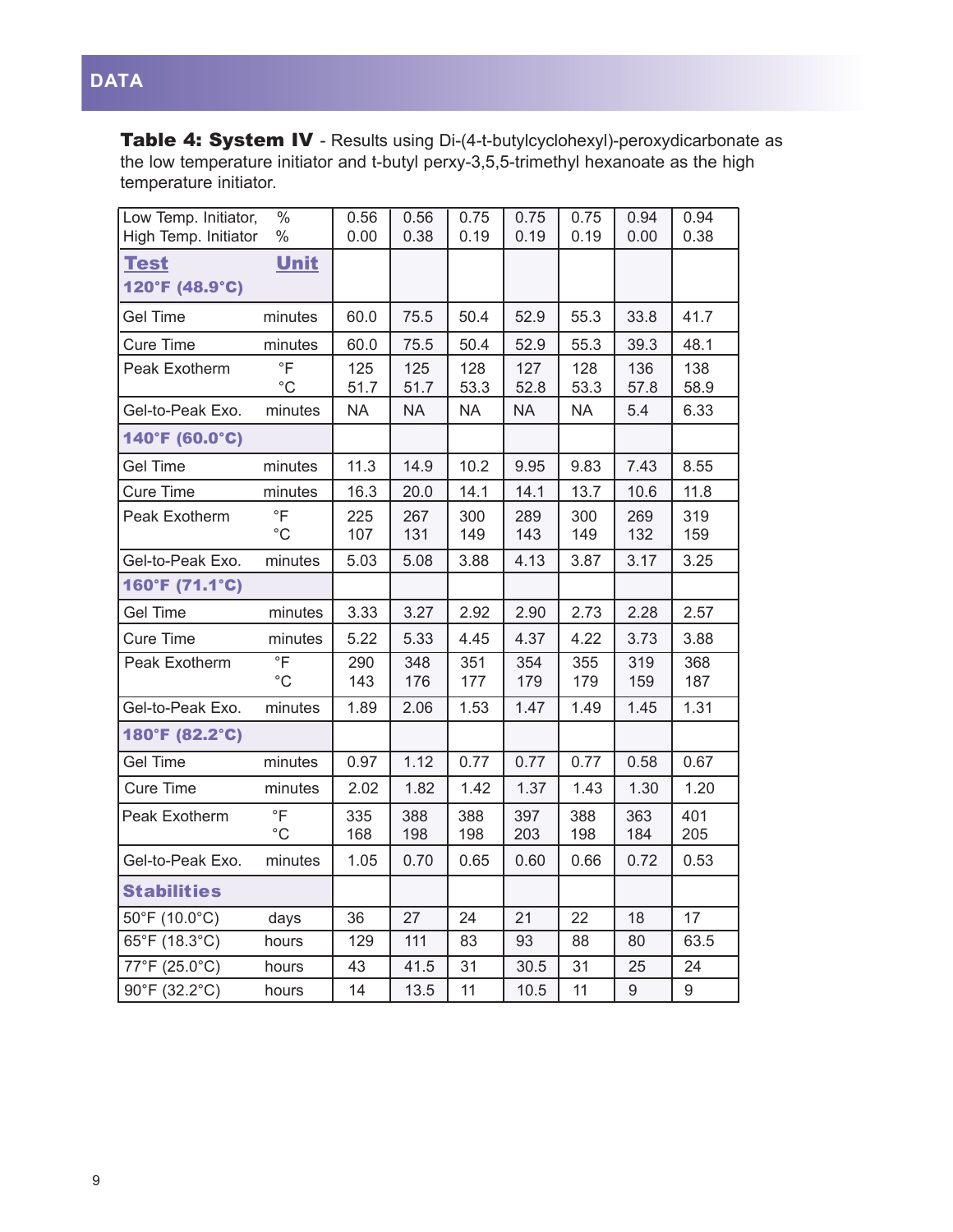| <b>System I</b><br><b>Run</b>  | <b>Slope</b> | <b>Intercept</b> | R <sup>2</sup> |
|--------------------------------|--------------|------------------|----------------|
| 1                              | $-0.0359$    | 6.2226           | 0.9924         |
| $\overline{2}$                 | $-0.0334$    | 5.9227           | 0.9951         |
| 3                              | $-0.0349$    | 6.0231           | 0.9955         |
| 4                              | $-0.0342$    | 5.9211           | 0.9929         |
| 5                              | $-0.0347$    | 5.9641           | 0.9930         |
| 6                              | $-0.0351$    | 5.9098           | 0.9948         |
| $\overline{7}$                 | $-0.0343$    | 5.8513           | 0.9944         |
| <b>Average</b>                 | $-0.0347$    | 5.9735           | 0.9940         |
| <b>Maximum</b>                 | $-0.0334$    | 6.2226           | 0.9955         |
| <b>Minimum</b>                 | $-0.0359$    | 5.8513           | 0.9924         |
| <b>Standard Deviation</b>      | 0.00078      | 0.1217           | 0.0012         |
| <b>System II</b><br><b>Run</b> | <b>Slope</b> | <b>Intercept</b> | R <sup>2</sup> |
| 1                              | $-0.0358$    | 6.2263           | 0.9923         |
| $\overline{2}$                 | $-0.0325$    | 5.7520           | 0.9979         |
| 3                              | $-0.0335$    | 5.7937           | 0.9970         |
| 4                              | $-0.0341$    | 5.8693           | 0.9956         |
| 5                              | $-0.0344$    | 5.9272           | 0.9956         |
| 6                              | $-0.0358$    | 6.0027           | 0.9954         |
| $\overline{7}$                 | $-0.0336$    | 5.7326           | 0.9975         |
| <b>Average</b>                 | $-0.0342$    | 5.9005           | 0.9959         |
| <b>Maximum</b>                 | $-0.0325$    | 6.2263           | 0.9979         |
| <b>Minimum</b>                 | $-0.0358$    | 5.7326           | 0.9923         |
| <b>Standard Deviation</b>      | 0.0012       | 0.1732           | 0.0019         |
| System III<br><b>Run</b>       | <b>Slope</b> | <b>Intercept</b> | R <sup>2</sup> |
| 1                              | $-0.0359$    | 6.2573           | 0.9909         |
| $\overline{2}$                 | $-0.0340$    | 5.9808           | 0.9971         |
| 3                              | $-0.0345$    | 5.9368           | 0.9953         |
| $\overline{4}$                 | $-0.0347$    | 5.9954           | 0.9929         |
| 5                              | $-0.0349$    | 6.0061           | 0.9948         |
| 6                              | $-0.0357$    | 6.0299           | 0.9930         |
| $\overline{7}$                 | $-0.0349$    | 5.9078           | 0.9934         |
| <b>Average</b>                 | $-0.0349$    | 6.0163           | 0.9939         |
| <b>Maximum</b>                 | $-0.0340$    | 6.2573           | 0.9971         |
| <b>Minimum</b>                 | $-0.0359$    | 5.9078           | 0.9909         |
| <b>Standard Deviation</b>      | 0.0007       | 0.1141           | 0.0020         |
| <b>System IV</b><br><b>Run</b> | <b>Slope</b> | <b>Intercept</b> | R <sup>2</sup> |
| 1                              | $-0.0360$    | 6.2573           | 0.9912         |
| $\overline{2}$                 | $-0.0348$    | 6.1230           | 0.9946         |
| 3                              | $-0.0351$    | 6.0445           | 0.9930         |
| 4                              | $-0.0350$    | 6.0294           | 0.9944         |
| $\overline{5}$                 | $-0.0351$    | 6.0454           | 0.9944         |
| 6                              | $-0.0355$    | 5.9836           | 0.9929         |
| $\overline{7}$                 | $-0.0345$    | <u>5.8833</u>    | 0.9936         |
| <b>Average</b>                 | $-0.0352$    | 6.0524           | 0.9934         |
| <b>Maximum</b>                 | $-0.0345$    | 6.2573           | 0.9946         |
|                                |              |                  |                |
| <b>Minimum</b>                 | $-0.0360$    | 5.8833           | 0.9912         |

Table 5: Least Squares Analysis of Gel Time/Stability Data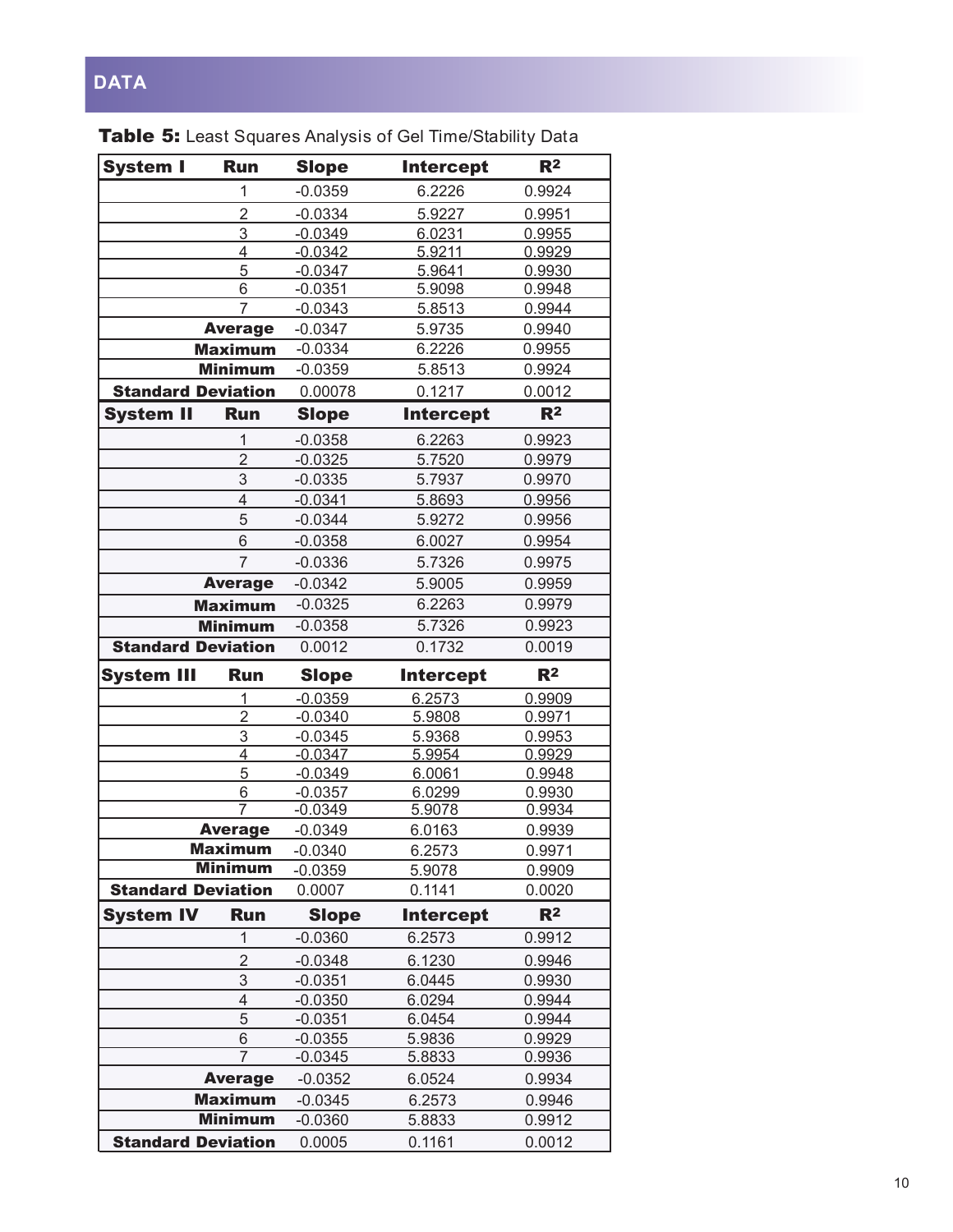| <b>System I</b>           | <b>Run</b>              | <b>Slope</b> | <b>Intercept</b> | R <sup>2</sup> |
|---------------------------|-------------------------|--------------|------------------|----------------|
|                           | 1                       | $-0.0247$    | 4.7069           | 0.9946         |
|                           | $\overline{2}$          | $-0.0267$    | 5.0426           | 0.9999         |
|                           | 3                       | $-0.0258$    | 4.7857           | 0.9975         |
|                           | 4                       | $-0.0253$    | 4.7048           | 0.9955         |
|                           | 5                       | $-0.0260$    | 4.8085           | 0.9981         |
|                           | 6                       | $-0.0248$    | 4.5439           | 0.9960         |
|                           | $\overline{7}$          | $-0.0269$    | 4.8765           | 0.9986         |
|                           | <b>Average</b>          | $-0.0257$    | 4.7813           | 0.9972         |
|                           | <b>Maximum</b>          | $-0.0247$    | 5.0426           | 0.9999         |
|                           | <b>Minimum</b>          | $-0.0269$    | 4.5439           | 0.9946         |
| <b>Standard Deviation</b> |                         | 0.0009       | 0.1559           | 0.0019         |
| <b>System II</b>          | <b>Run</b>              | <b>Slope</b> | <b>Intercept</b> | R <sup>2</sup> |
|                           | 1                       | $-0.0358$    | 6.2263           | 0.9923         |
|                           | $\overline{2}$          | $-0.0325$    | 5.7520           | 0.9979         |
|                           | $\overline{3}$          | $-0.0335$    | 5.7937           | 0.997          |
|                           | $\overline{\mathbf{4}}$ | $-0.0341$    | 5.8693           | 0.9956         |
|                           | $\overline{5}$          | $-0.0344$    | 5.9272           | 0.9956         |
|                           | 6                       | $-0.0358$    | 6.0027           | 0.9954         |
|                           | $\overline{7}$          | $-0.0336$    | 5.7326           | 0.9975         |
|                           | <b>Average</b>          | $-0.0342$    | 5.9005           | 0.9959         |
|                           | <b>Maximum</b>          | $-0.0325$    | 6.2263           | 0.9979         |
|                           | <b>Minimum</b>          | $-0.0358$    | 5.7326           | 0.9923         |
| <b>Standard Deviation</b> |                         | 0.0012       | 0.1732           | 0.0019         |
| <b>System III</b>         | <b>Run</b>              | <b>Slope</b> | <b>Intercept</b> | R <sup>2</sup> |
|                           | 1                       | $-0.0249$    | 4.7449           | 0.9964         |
|                           | $\overline{2}$          | $-0.0271$    | 5.0708           | 0.9995         |
|                           | $\overline{3}$          | $-0.0273$    | 4.9975           | 0.9974         |
|                           | 4                       | $-0.0265$    | 4.8862           | 0.9980         |
|                           | 5                       | $-0.0268$    | 4.9322           | 0.9987         |
|                           | 6                       | $-0.0245$    | 4.4973           | 0.9973         |
|                           | $\overline{7}$          | $-0.0249$    | 4.5676           | 0.9974         |
|                           | <b>Average</b>          | $-0.0260$    | 4.8138           | 0.9978         |
|                           | <b>Maximum</b>          | $-0.0245$    | 5.0708           | 0.9995         |
|                           | <b>Minimum</b>          | $-0.0273$    | 4.4973           | 0.9964         |
| <b>Standard Deviation</b> |                         | 0.0012       | 0.2178           | 0.0010         |
| <b>System IV</b>          | <b>Run</b>              | <b>Slope</b> | <b>Intercept</b> | R <sup>2</sup> |
|                           | 1                       | $-0.0246$    | 4.6877           | 0.9951         |
|                           | $\frac{2}{3}$           | $-0.0271$    | 5.1106           | 0.9976         |
|                           |                         | $-0.0258$    | 4.7759           | 0.9993         |
|                           | $\overline{4}$          | $-0.0263$    | 4.8629           | 0.9990         |
|                           | 5                       | $-0.0264$    | 4.8708           | 0.9966         |
|                           | 6                       | $-0.0245$    | 4.4962           | 0.9969         |
|                           |                         |              |                  |                |
|                           | $\overline{7}$          | $-0.0265$    | 4.8233           | 0.9974         |
|                           | <b>Average</b>          | $-0.0259$    | 4.8039           | 0.9974         |
|                           | <b>Maximum</b>          | $-0.0245$    | 5.1106           | 0.9993         |

**Standard Deviation** 0.0010 0.1877 0.0014

#### Table 6: Least Squares Analysis of Cure Time/Stability Data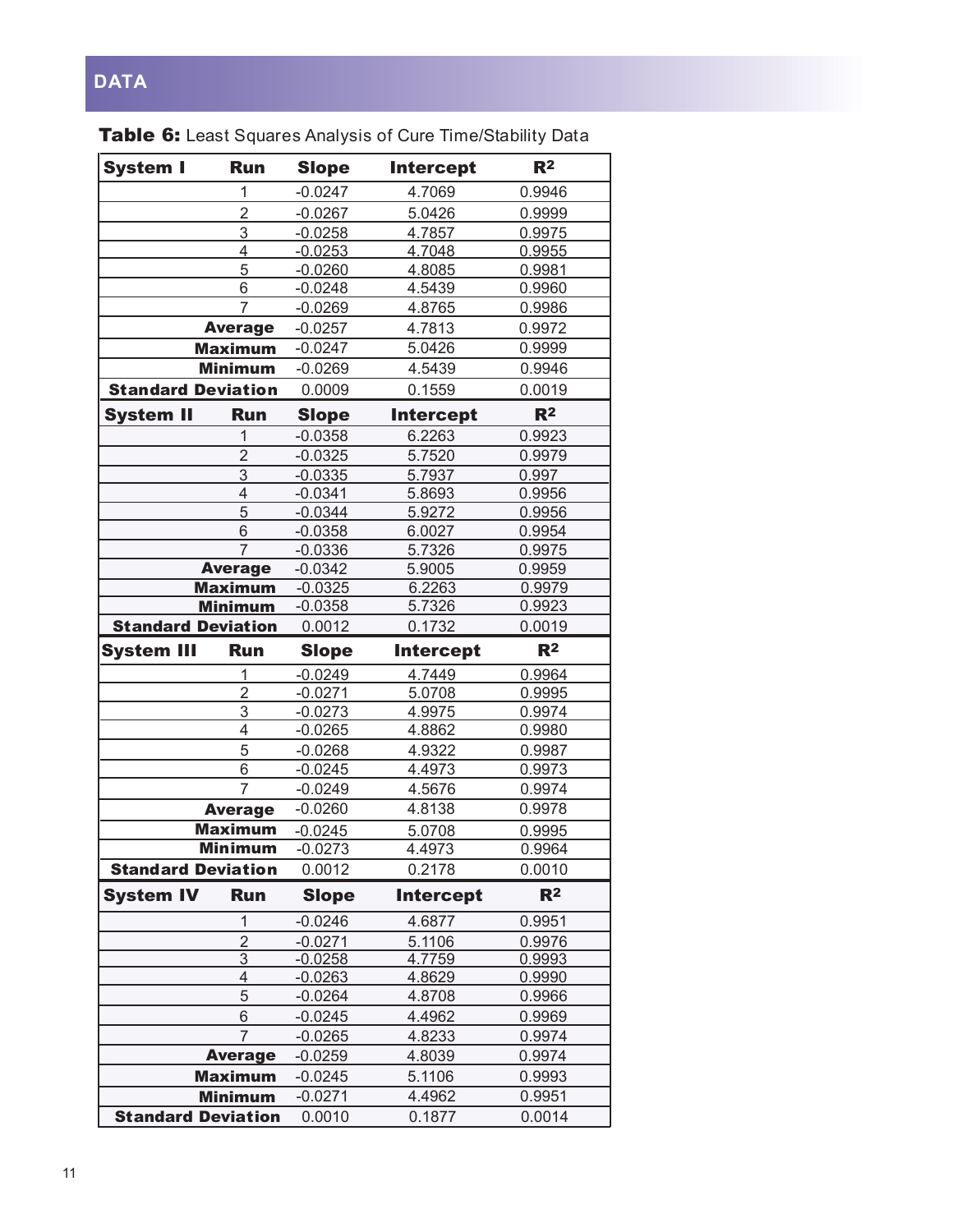#### 100000 .56 .0  $-.56$  .38 g, .75 .19 10000 .75 .19 .75 .19 .94 .0  $\!+\!$ .94 .38  $\blacksquare$ 1000 **Minutes** 100 10  $\frac{1}{40/4}$ 40/4 60/16 60/16 80/27 100/38 120/49 140/60 160/71 180/82  $\frac{10}{4}$  60/16 80/27 80/27 100/38 120/49 140/60 160/71 180/82 0.1

# FIGURE 1: System III - Gel Time

**Test Temperature °F/°C**

## FIGURE 2: System III - Cure Time

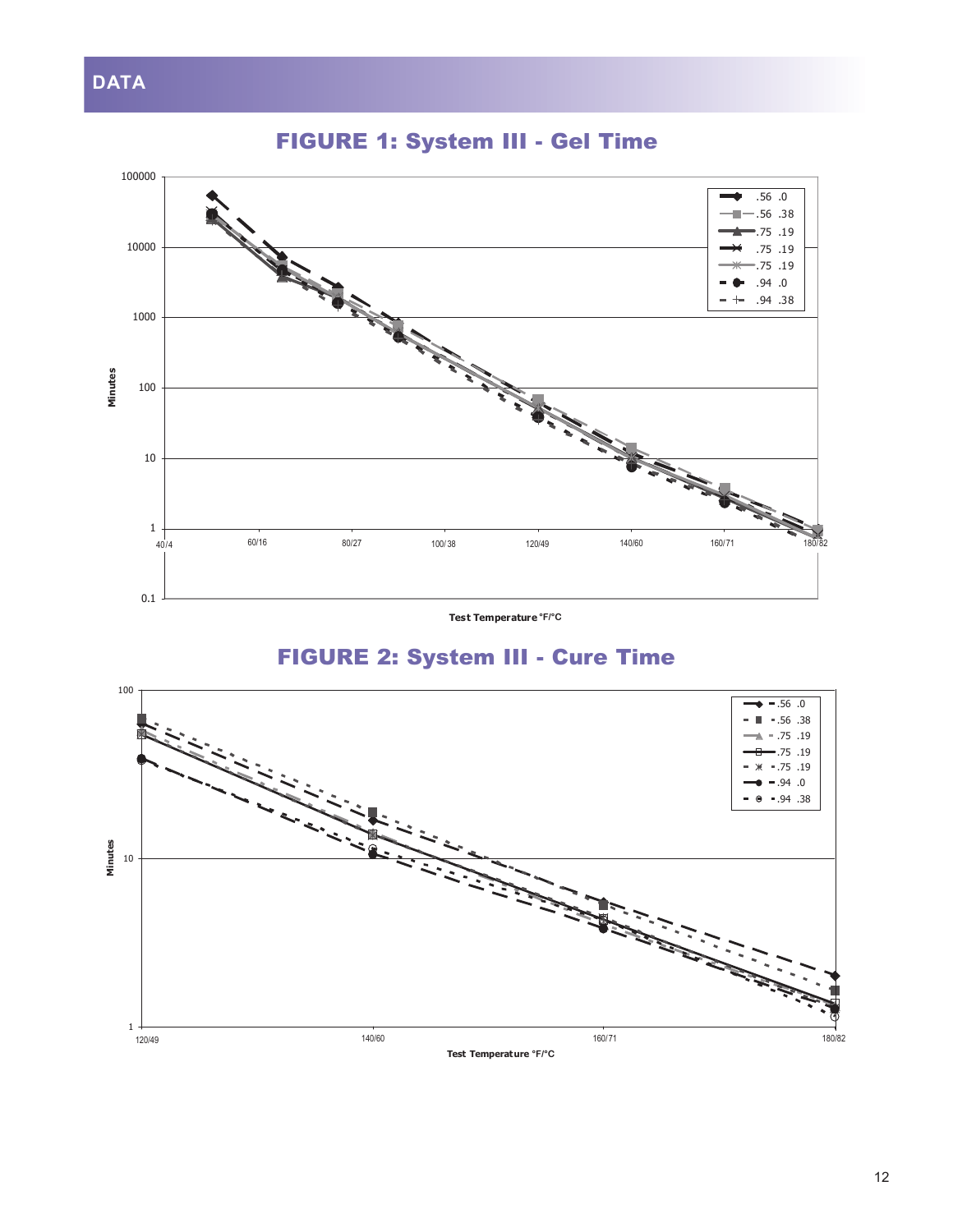

FIGURE 3: System III Gel-to-Peak Time

**Test Temperature °F/°C**

# FIGURE 4: System III Peak Exotherm